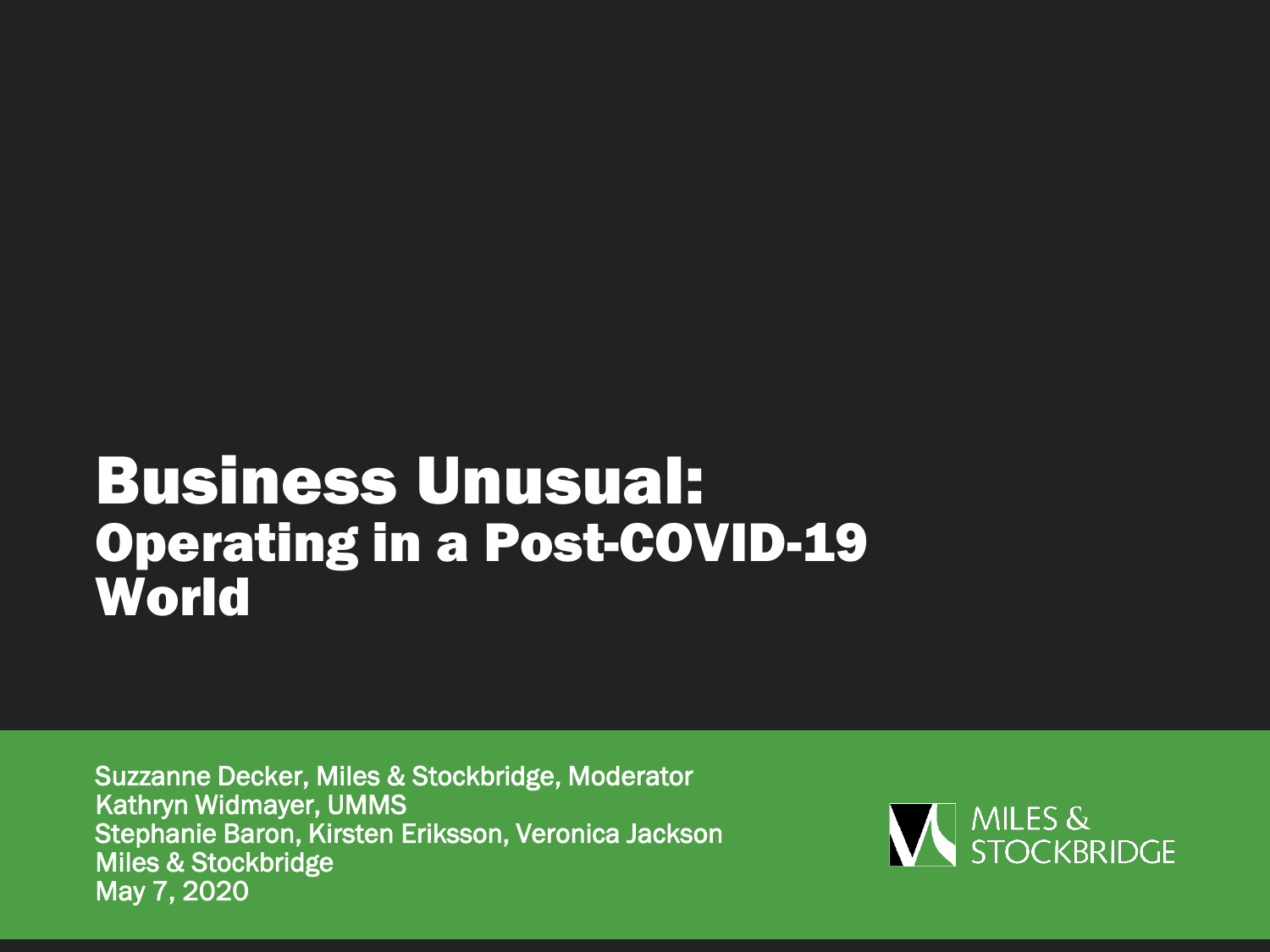

#### Where We Are/Planning Ahead

- Whether your business has remained operational (either in person or remotely) or you are starting to plan to reopen your face-to-face operations, there is no "business as usual."
- Even when stay-at-home orders are lifted or modified, things are unlikely to immediately return to "normal" or pre-COVID-19 conditions.
- There are many new or modified regulations and employer obligations.
- Purpose of today's presentation is to provide guidance around what employers should be doing and/or planning for now in order to conduct inperson operations while the pandemic is ongoing.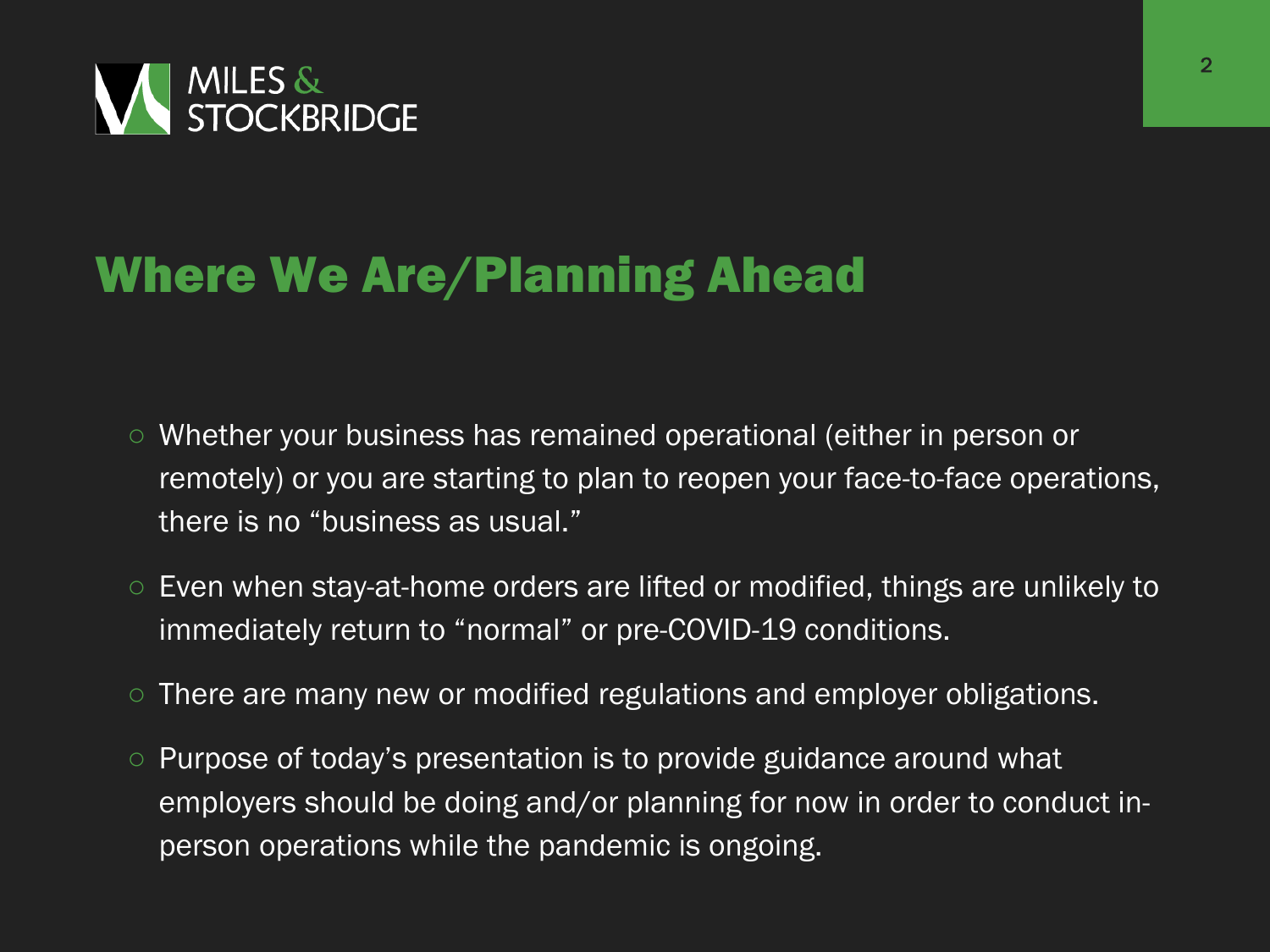

# Topics We Will Cover Today

- Health Screening and Privacy Issues
- OSHA Obligations and Reporting, Personal Protective Equipment and Social Distancing
- Compensation, Leave and Recall Issues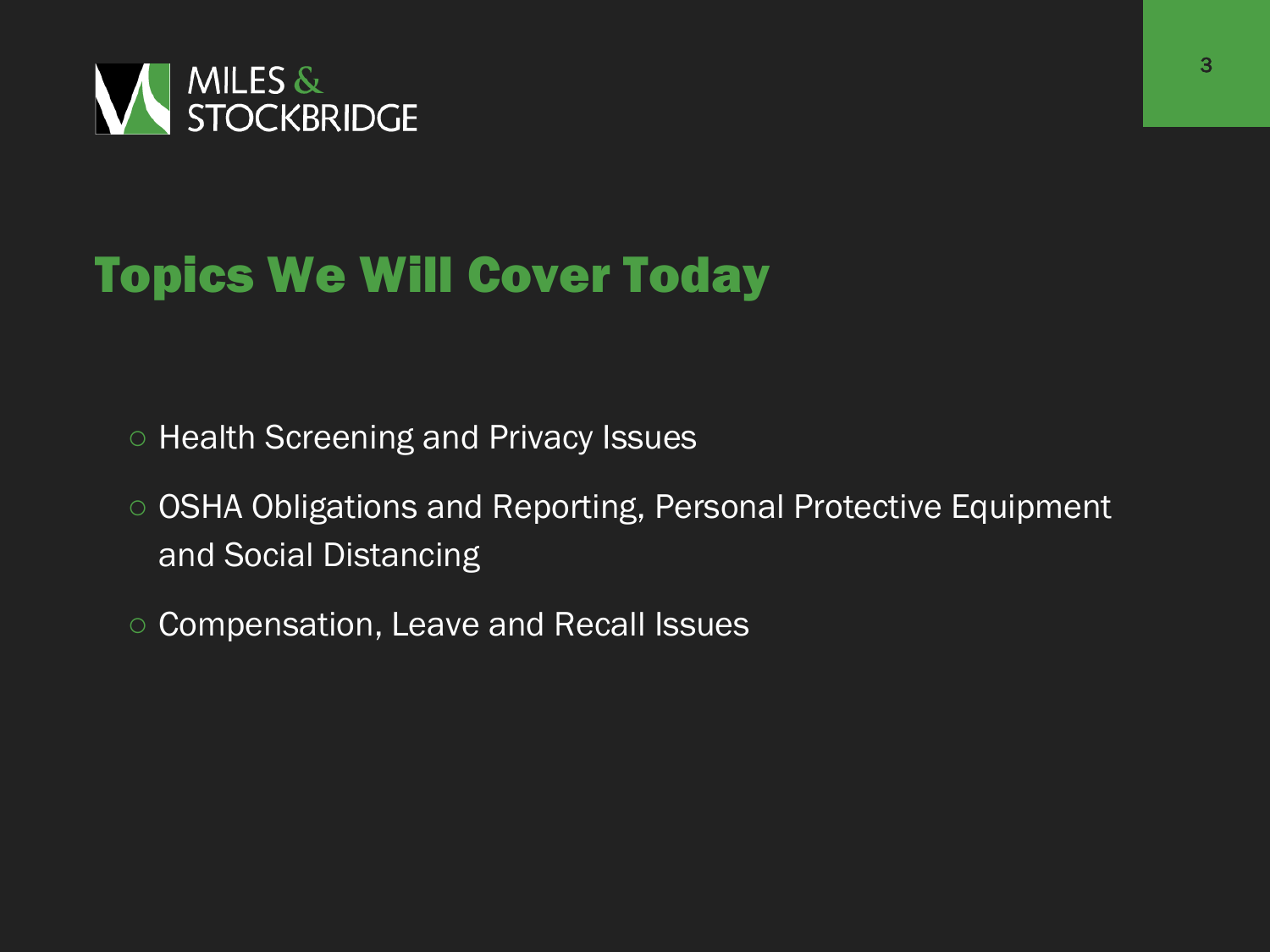

# Health Screening and ADA/Privacy Issues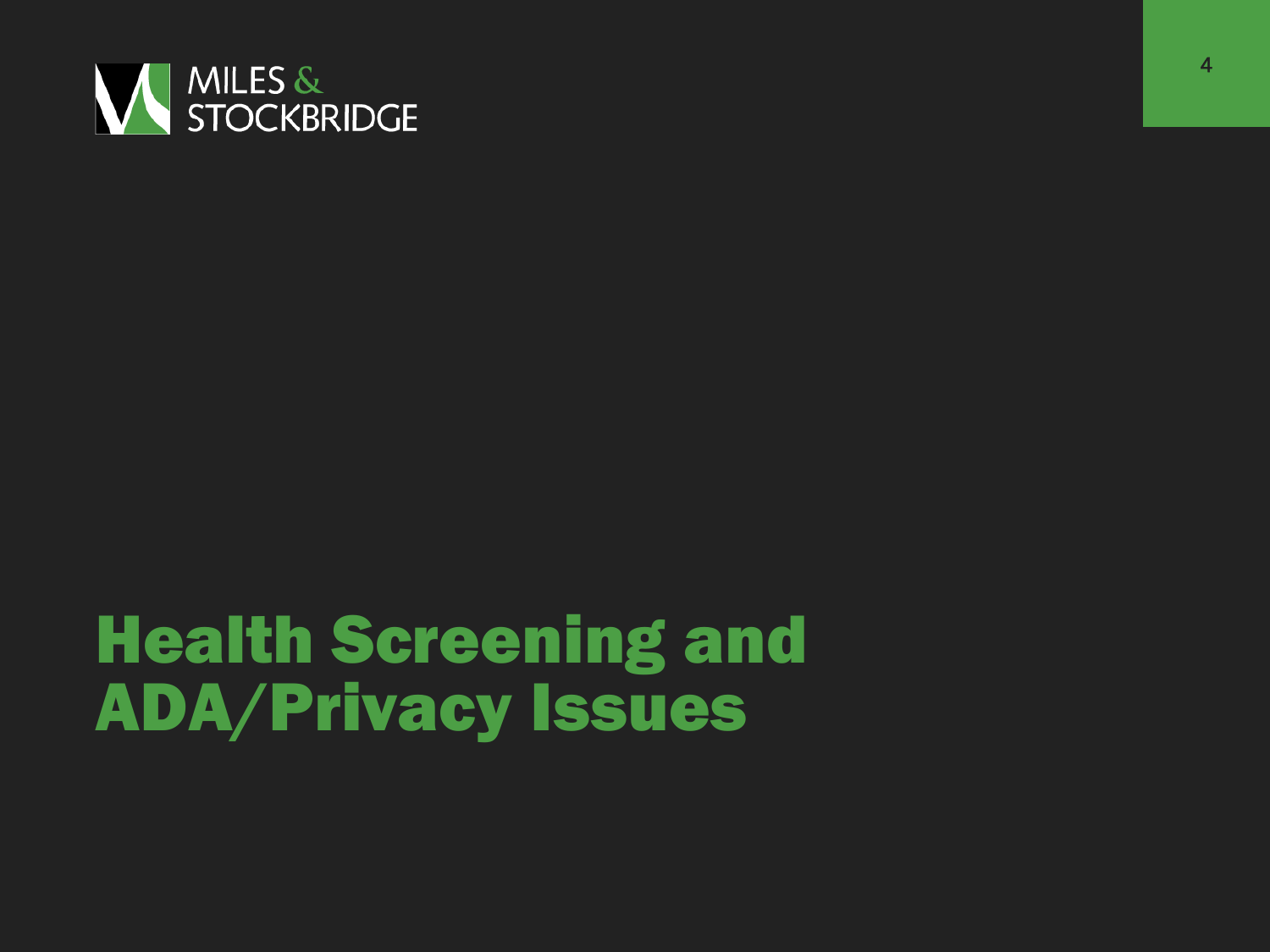

# Health Screening Requirements

Employers should screen employees for COVID-19 each day before allowing them to begin work.

This may include:

- Taking employee temperatures;
- Interviewing employees to confirm whether they are experiencing symptoms;
- Confirming if employees have been recently exposed to someone who has COVID-19.

These requirements may apply not just to employees but all who enter your workspace – customers, vendors, etc.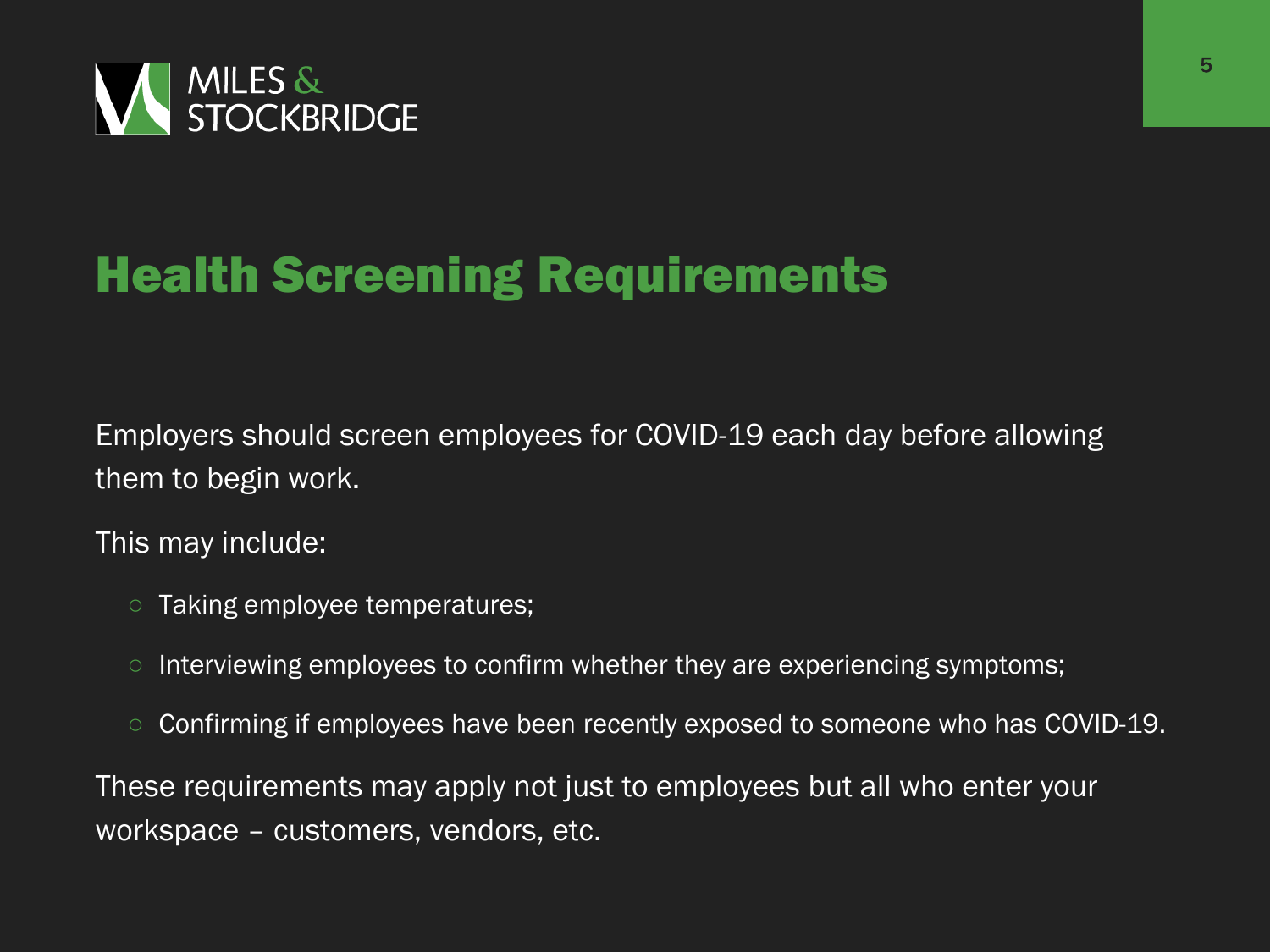

# Health Screening Concerns

- Who will be responsible for the health screening?
- How will you obtain necessary equipment?
- How can you screen and maintain social distancing?
- COVID-19 testing specifically
	- When would an employee have to be tested?
	- Will there be sufficient tests available?
	- Who will bear the costs?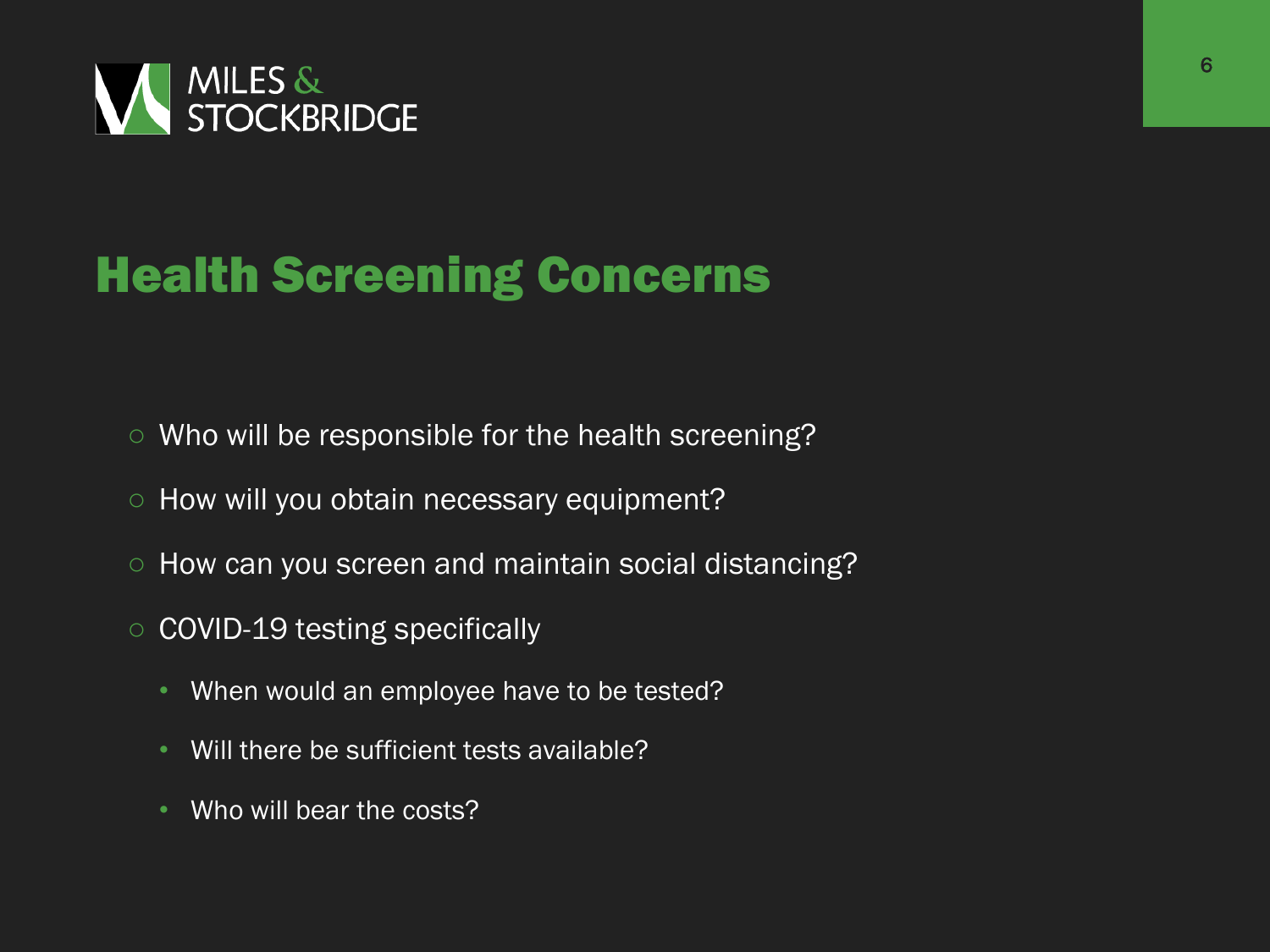

# Health Screening Privacy

- Health screening information is confidential medical information.
- Disclosure must be on a need-to-know basis.
- *BUT* balancing employee privacy interests vs. employee safety concerns
	- "Need-to-know" may include employees who have been exposed
	- Disclosure without identifying sick employee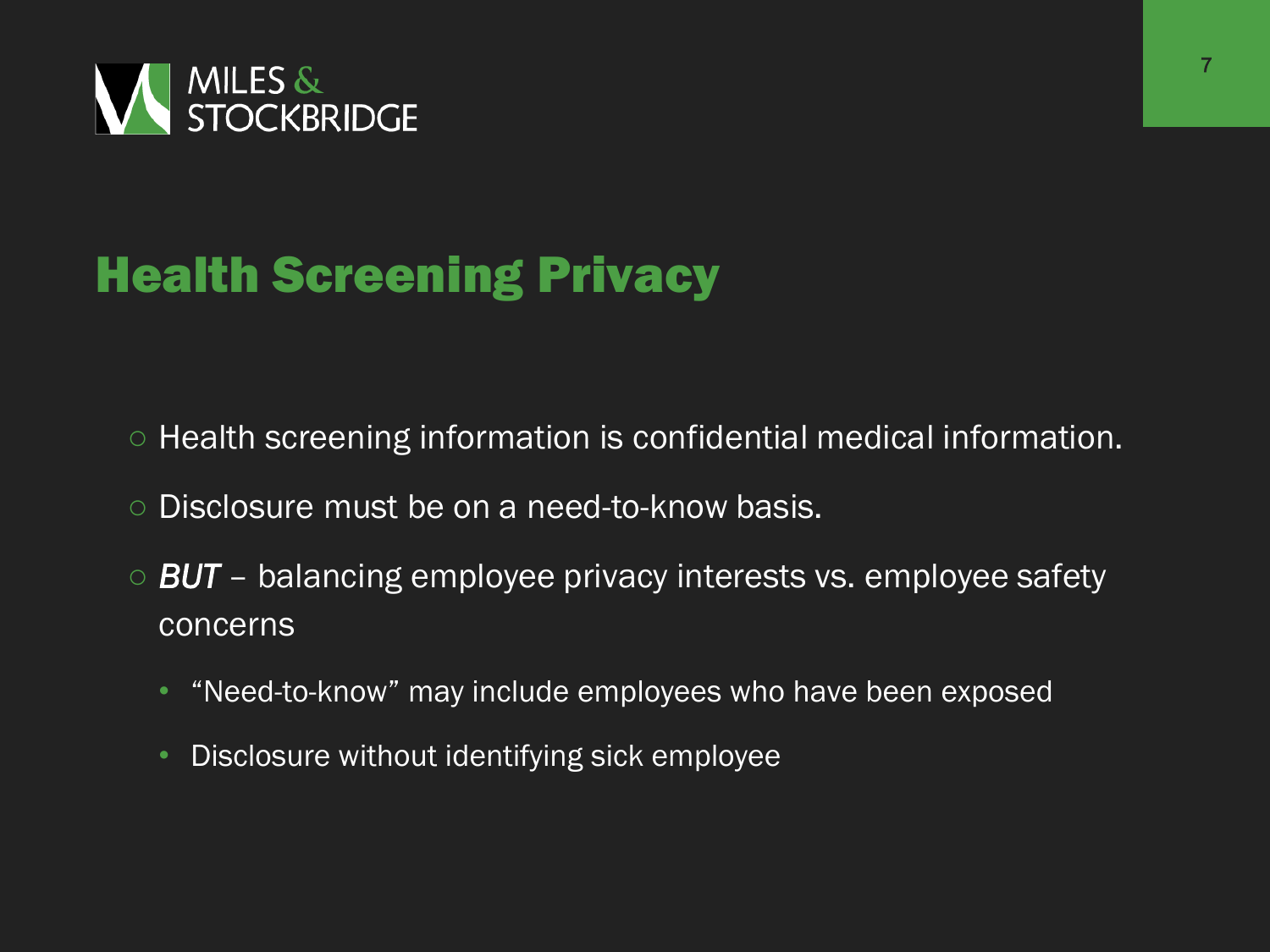

### Health Screening and the ADA

- The EEOC usually limits medical tests and inquiries to situations where there is a business need to know or a "direct threat."
- $\circ$  EEOC has indicated that health screening is permissible given the pandemic.
	- Can take employee temperature and inquire about symptoms
	- Can send sick employees home
- EEOC says you can require fitness for duty/doctor's clearance note before returning employee to work, but must keep in mind the challenges of getting such documentation during pandemic.
- Employees with disabilities related to or impacted by COVID-19 may be entitled to reasonable accommodation in the workplace.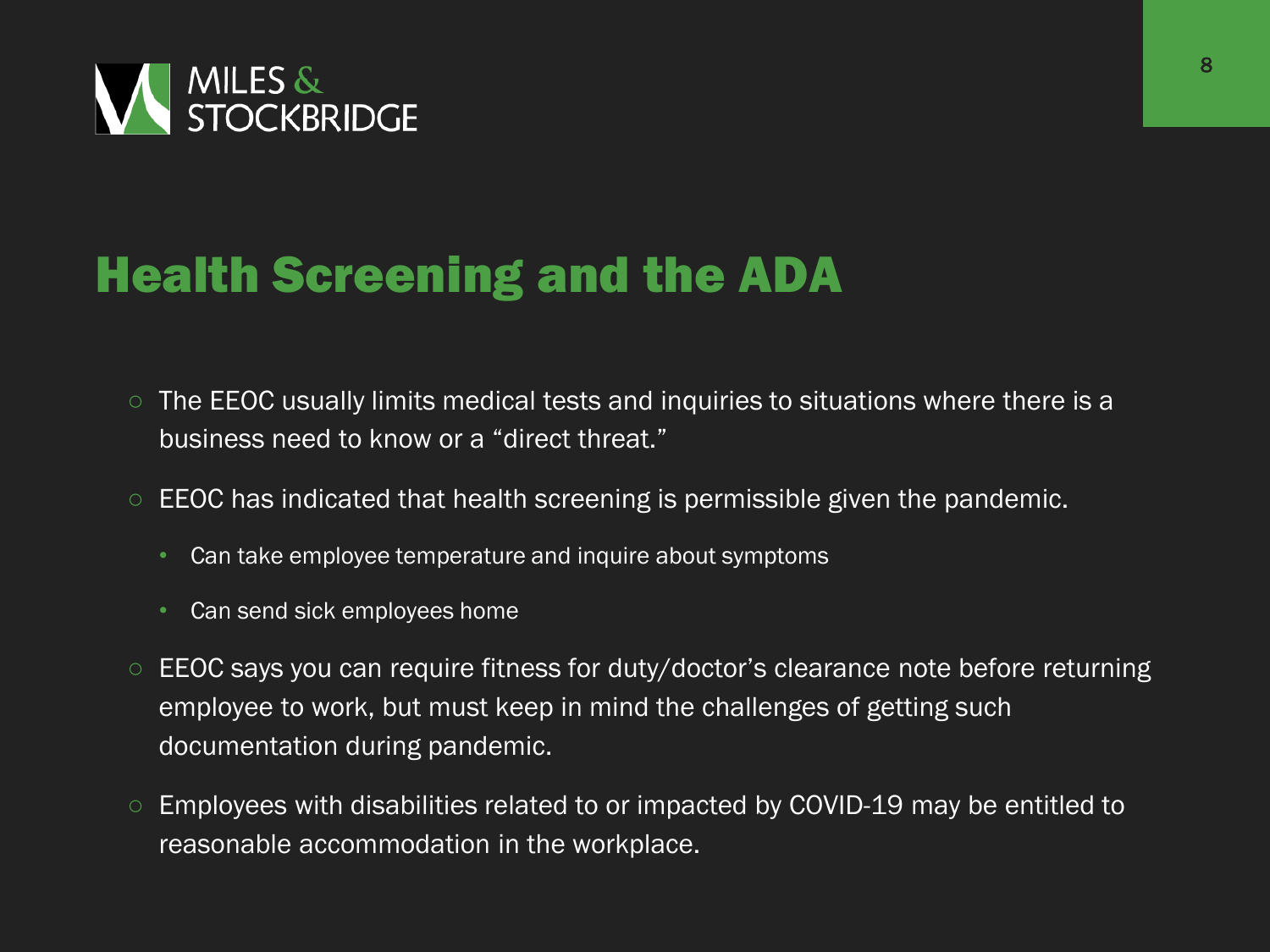

# OSHA Obligations and Reporting, Social Distancing and PPE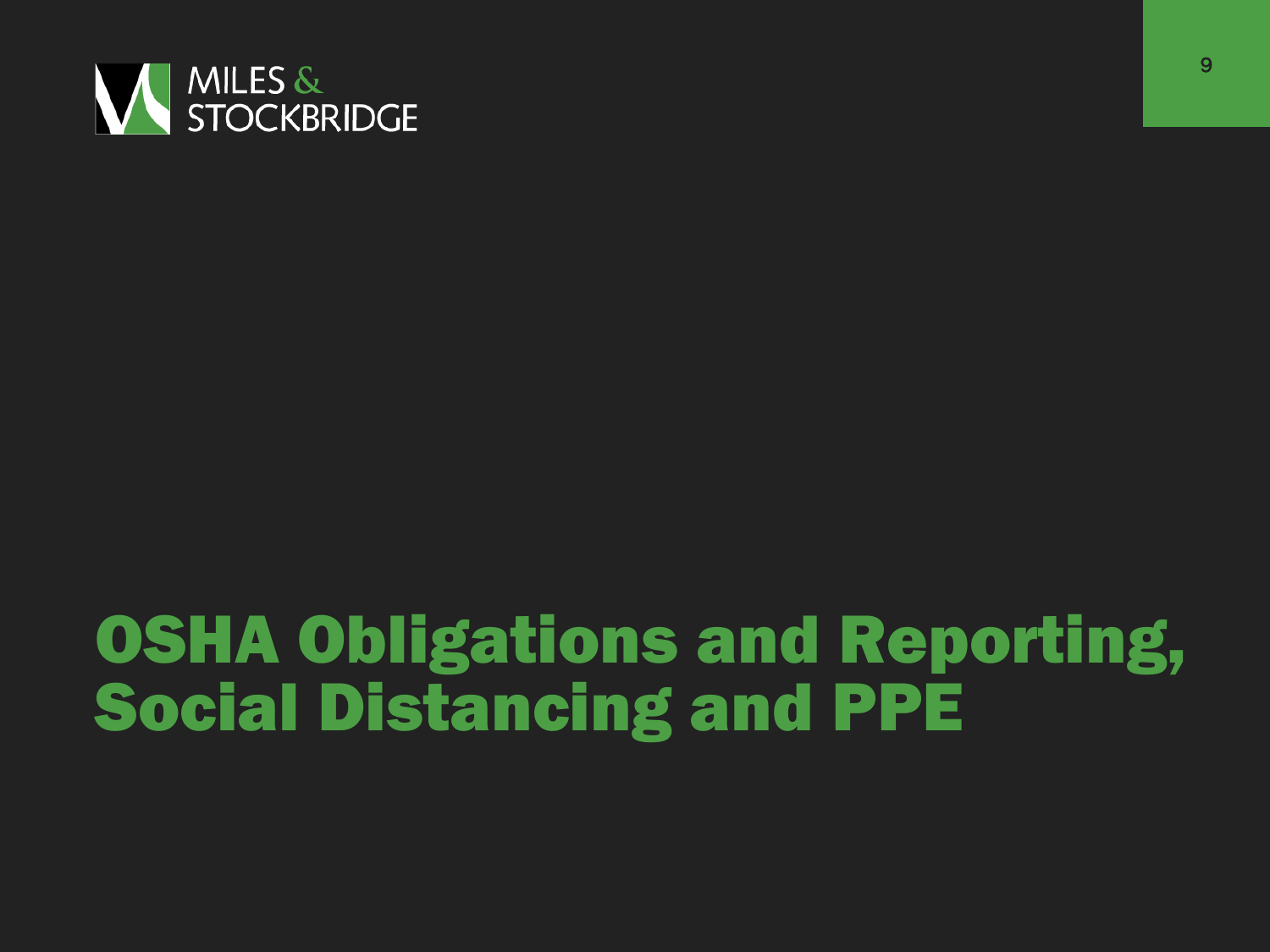

# OSHA Obligations

OSHA's General Duty Clause requires employers to furnish to each worker "employment and a place of employment, which are free from recognized hazards that are causing or are likely to cause death or serious physical harm."

Many industries have regulatory requirements which are the subject of employee discontent, especially in health care, nursing care and death industries. Unions have been particularly active in these areas and with groups of grocery and service workers.

Many states have their own safety standards which impose similar obligations.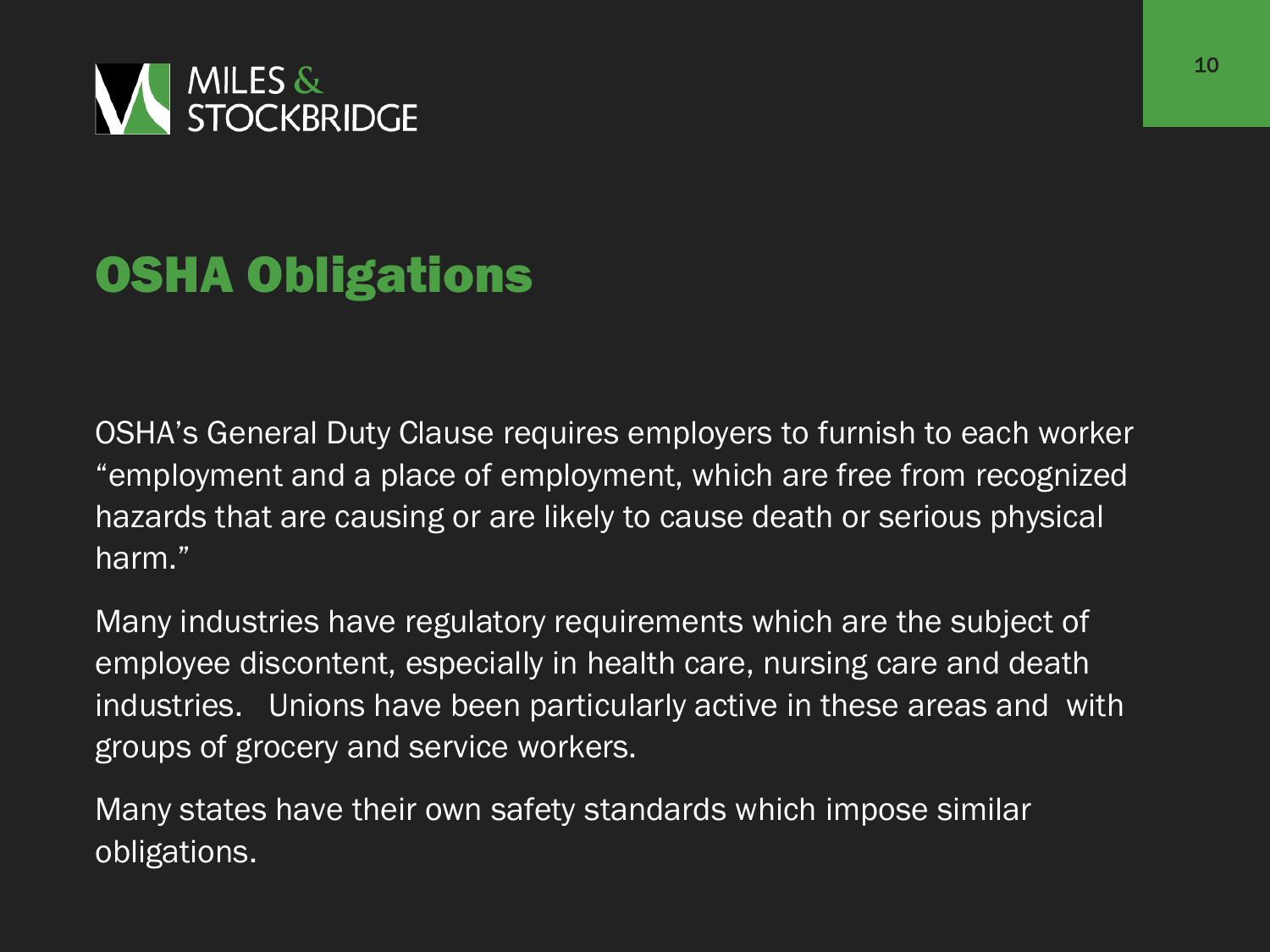

# OSHA Obligations

Perform a Hazard Assessment – determine level of risk job by job.

- Implement basic infection prevention measures.
- Implement workplace controls as appropriate:
	- Engineering (HVAC, sneeze guards)
	- Administrative (Infectious Disease policy, scheduling, training)
	- PPE (if required) and cleaning supplies
- Communicate about flexibilities/protections.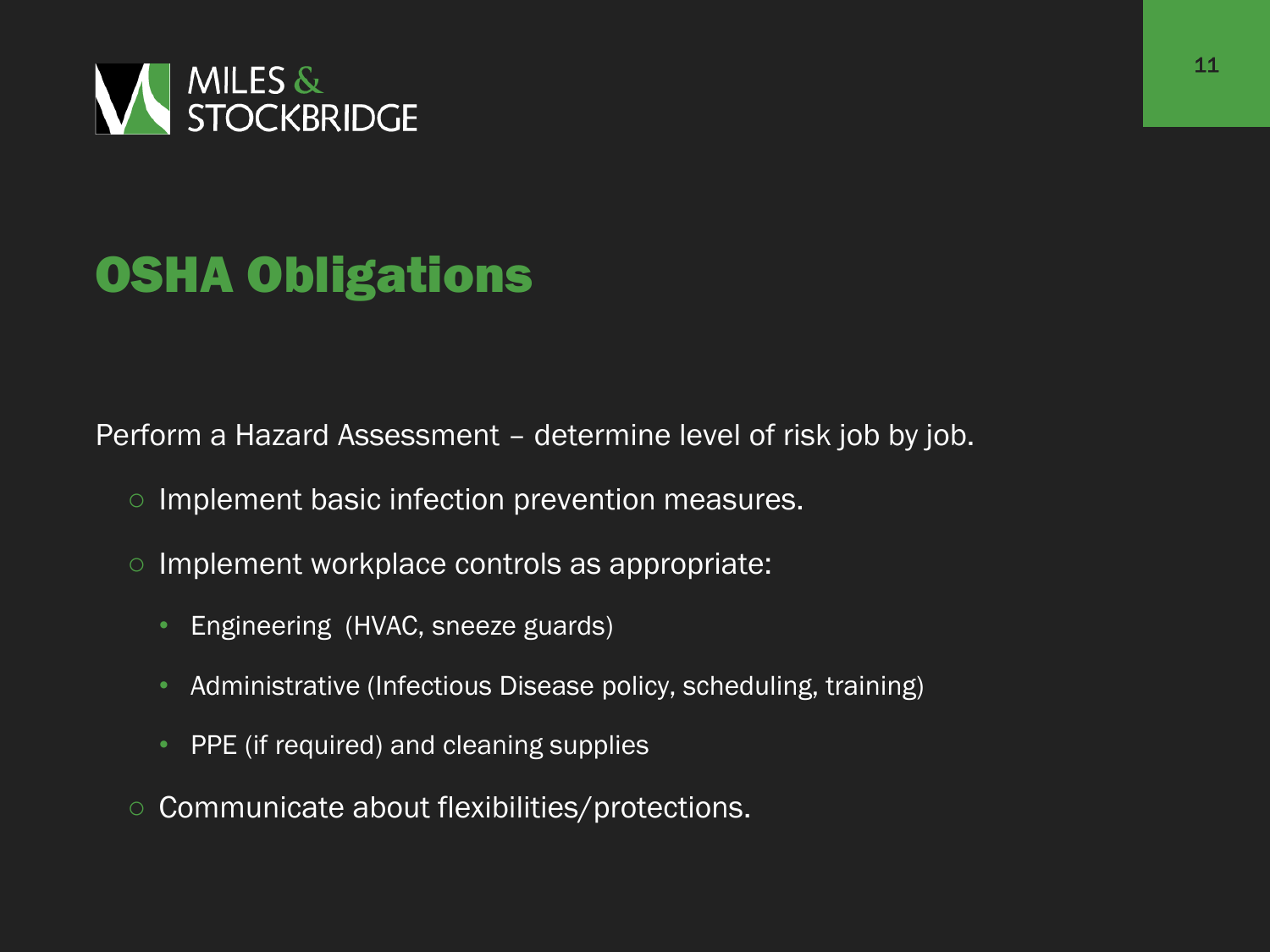

# Social Distancing in the Workplace

- Likely that CDC and other agencies will continue to recommend (and even require) social distancing in the workplace.
- Consider what it means for your workplace if employees are expected to work at least six feet apart and not gather in large groups.
- Options might include:
	- Rearranging office space
	- Alternating remote work days
	- Limiting in-person meetings and interactions
	- Buying equipment or furniture to further segregate employees
- Business travel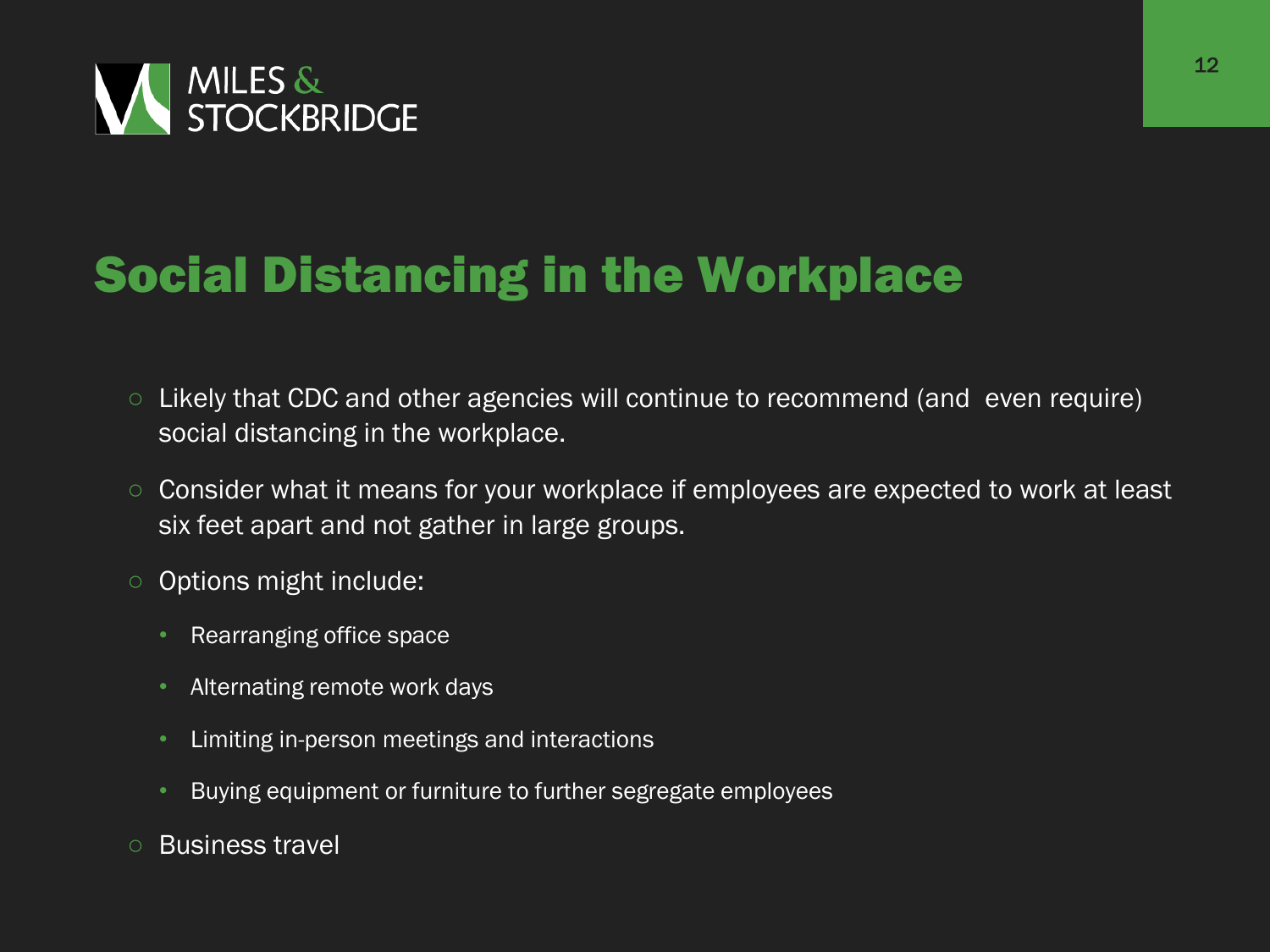

# OSHA Reporting

Under OSHA's recordkeeping requirements, employers are responsible for recording confirmed cases of COVID-19 if:

- 1. the case is work-related; and
- (1) the case involves death, days away from work, medical treatment beyond first aid.

Given widespread community transmission, employers can assume not work related unless you are in health care, emergency response, or correctional institution (must make determination in each case); or there is objective evidence such as high number of employees in your office infected at once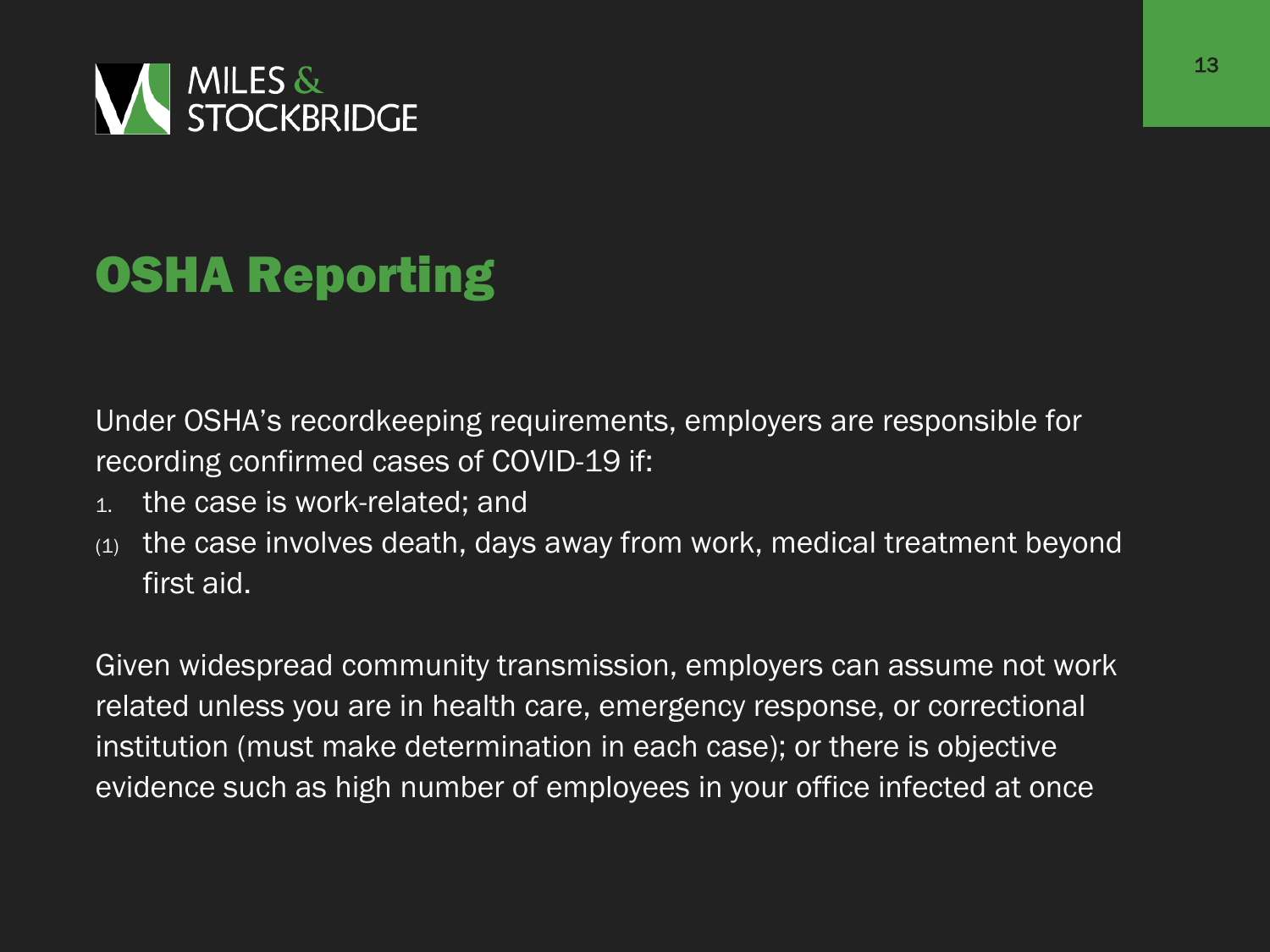

### Masks and PPE

- CDC and most states are now recommending (and some are requiring) that everyone wear a mask or face covering when outside the home. Likely that this will be continued in Phase 1.
- Employees will likely be required to wear at least some of the time they are at work.
- If employers require masks, they may be required to provide training, cleaning and replacement.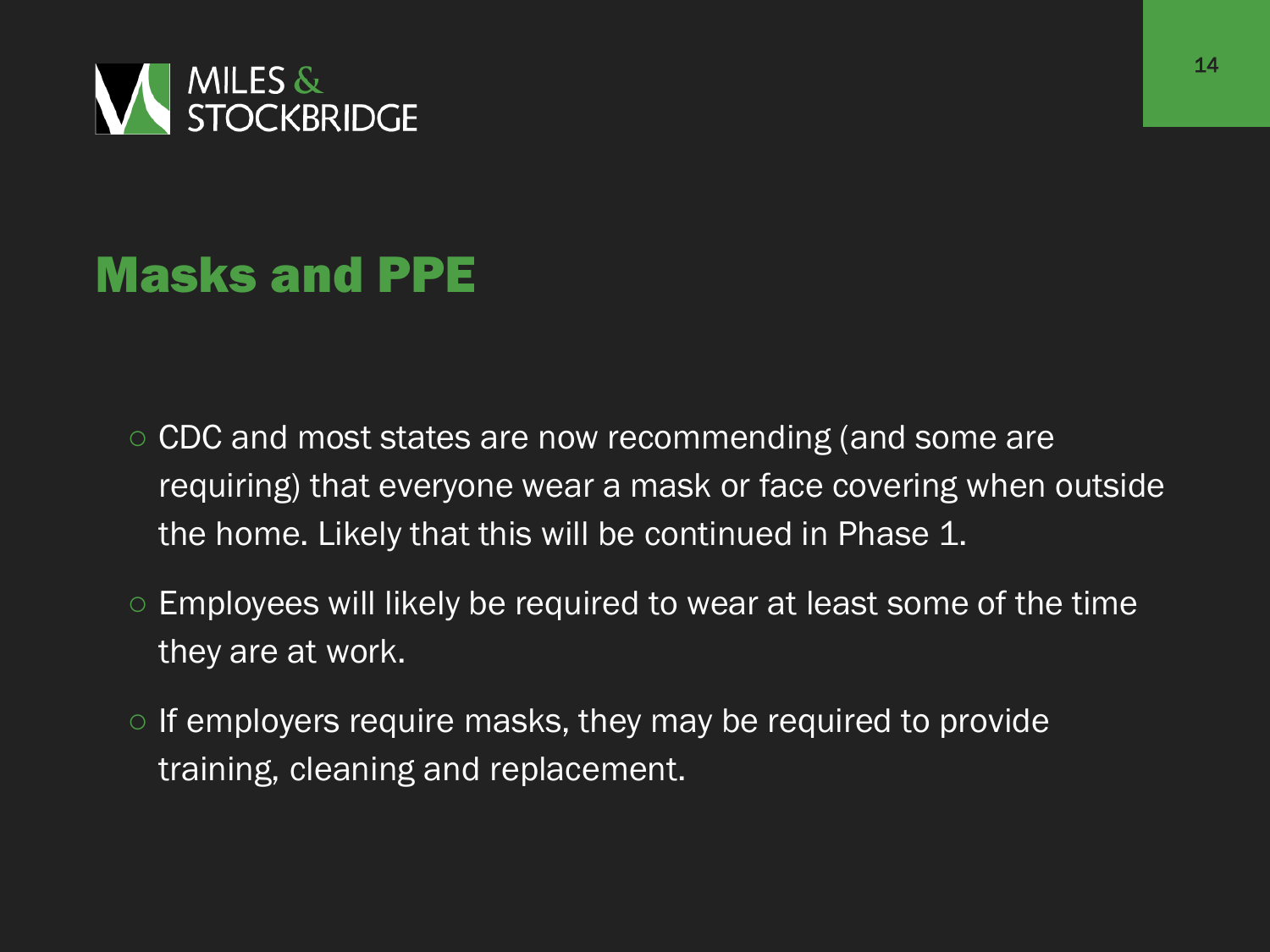

#### Masks and PPE – Challenges

- Who will be responsible for supplying and paying for masks and PPE?
- Shortages of equipment
	- "Do it Yourself" options
- What if employees want to wear their own?
- What if employees refuse to wear the mask/PPE?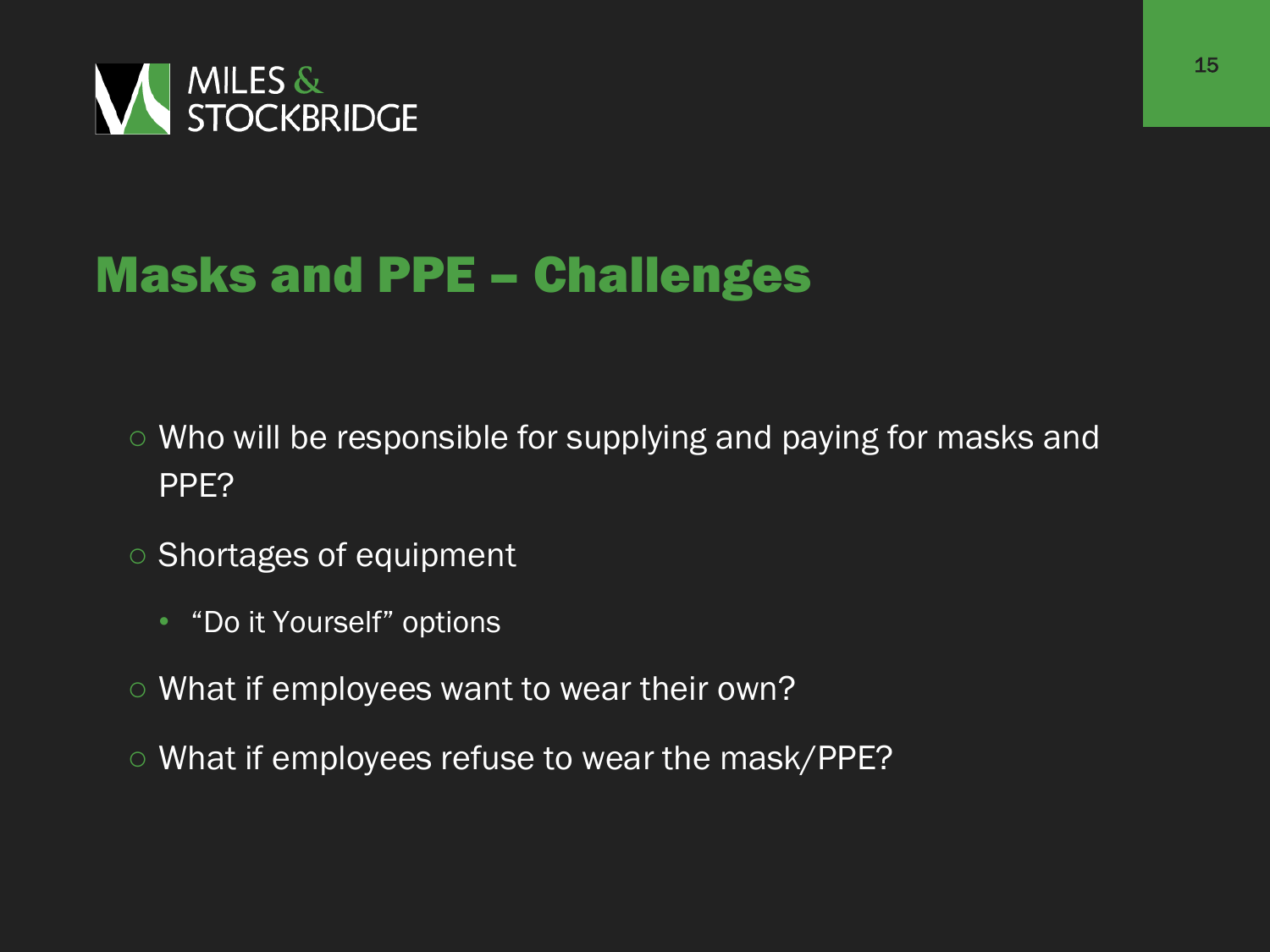

# Compensation, Leave and Recall Issues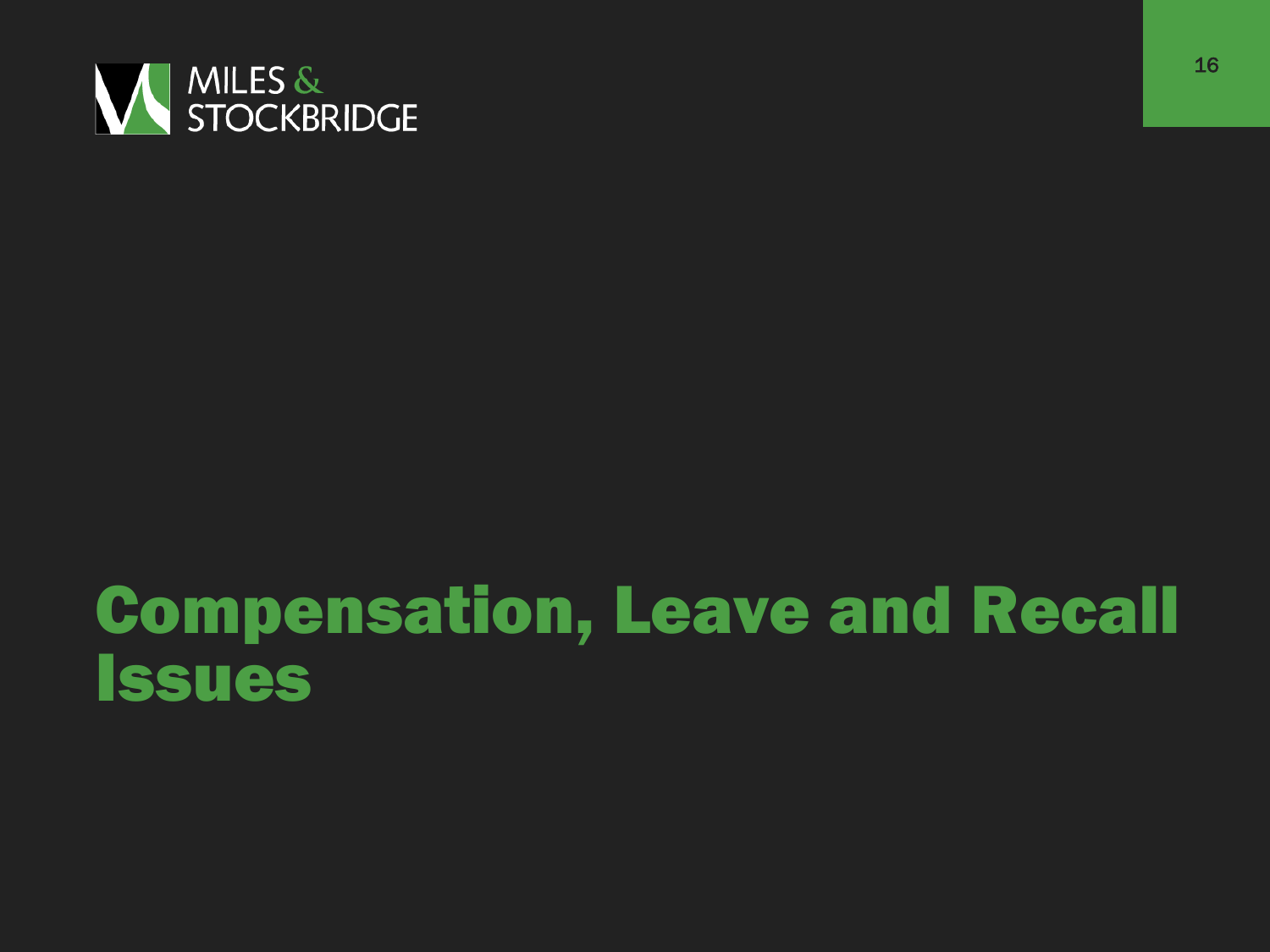

### Compensation

- Must employees be paid for time spent in health screening each day?
- Can I reduce pay?
	- Notice requirements, FLSA salary exemption issues
- Can I pay more hazard pay, retro bonuses, attendance bonuses?
	- May impact overtime calculation for non-exempt employees
- Hourly employees working from home
	- "all in a days' work" concerns, timekeeping, breaks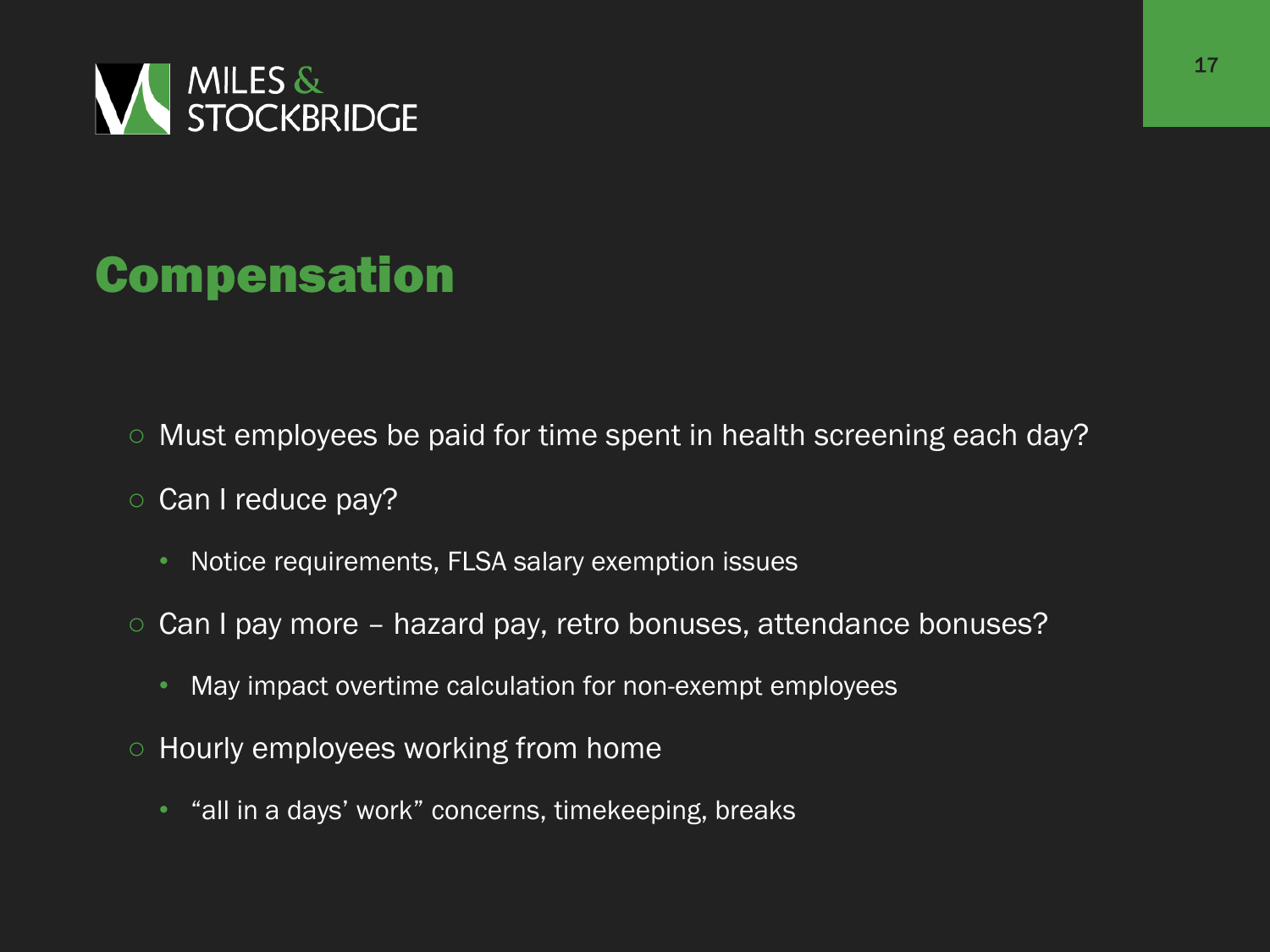

### Sick and Vacation Leave

- Many employees will have exhausted all paid time off during furloughs and/or leave.
- How will you handle planned vacations, illness and holiday time throughout remainder of the year?
	- Additional PTO
	- Leave without pay
	- Deny time off
- Mandatory state and local paid sick leave laws
	- If employees have exhausted all PTO but not technically had opportunity to utilize for "sick and safe leave" purposes – are you obligated to provide that additional time?
	- Restoration of paid sick leave upon re-instatement
	- Watch for new laws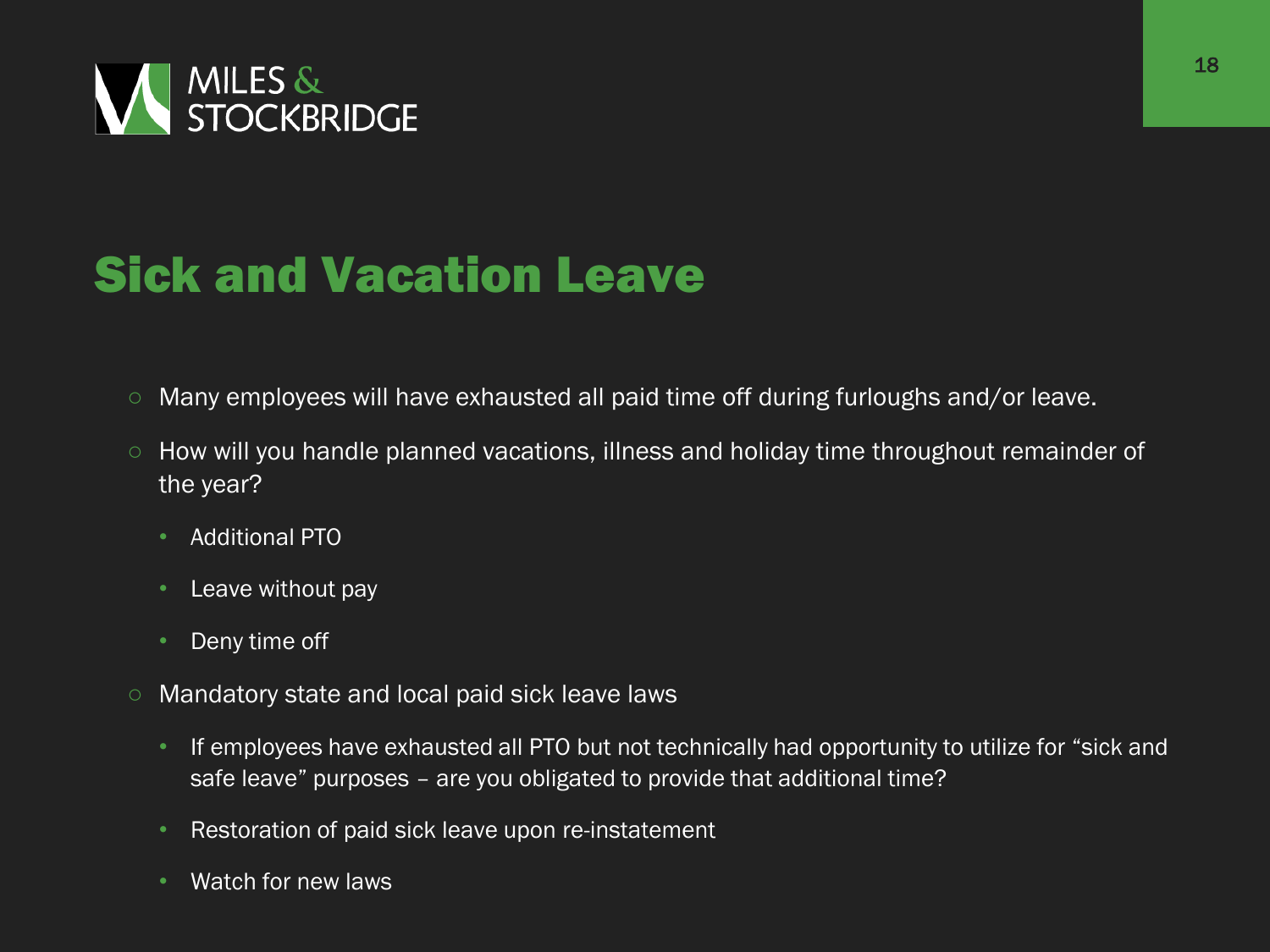

#### FFCRA – EPSL and EFMLA

○ Employees remain eligible for FFCRA until December 31, 2020

- Under/over 500 due to layoffs/rehiring snapshot at time leave requested
- Employees unable to be recalled due to FFCRA qualifying reason
- EFMLA 30 days on payroll prior to layoff/furlough
- Will lack of summer camp count for EFMLA?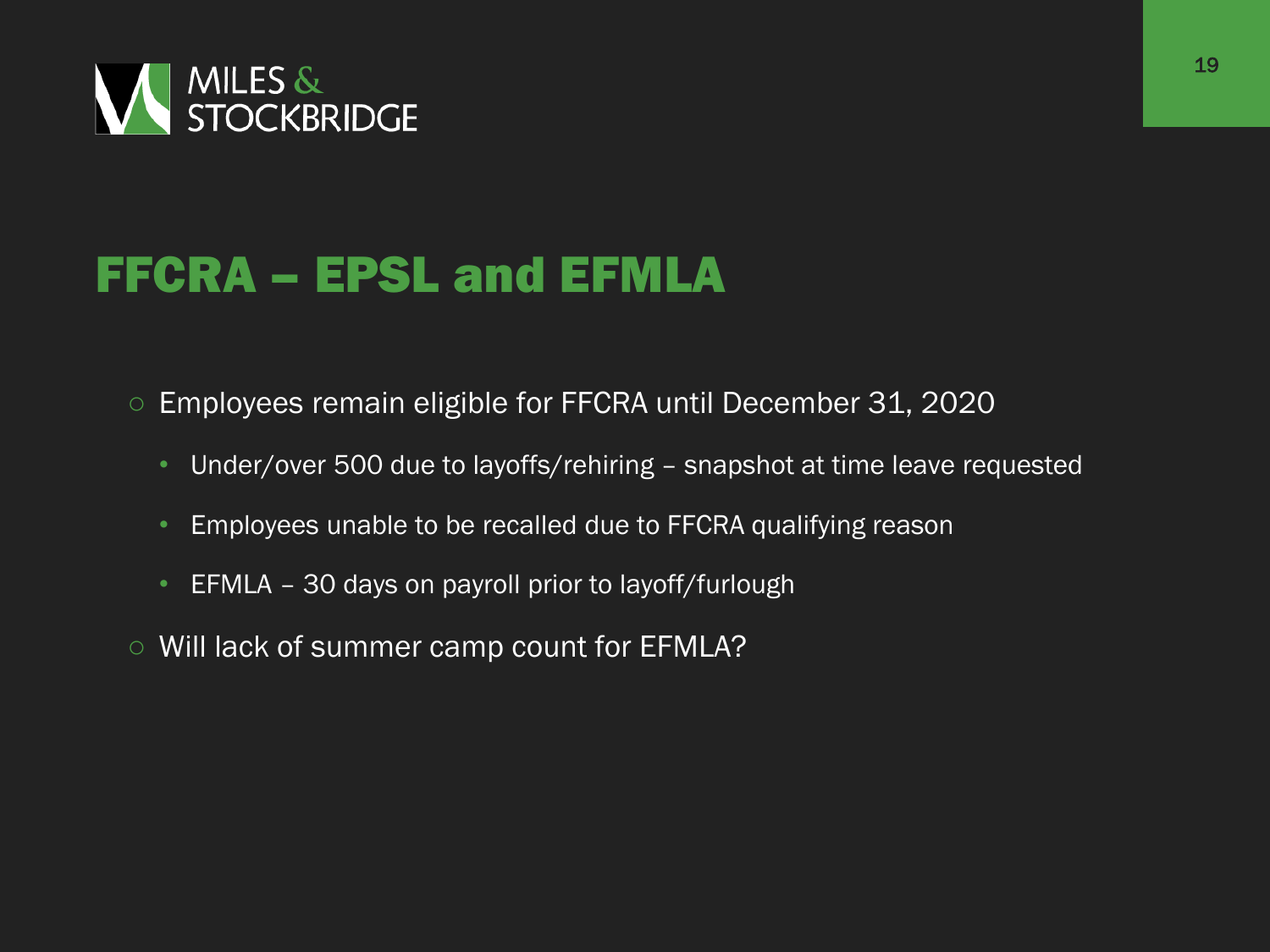

### ADA and FMLA

- $\circ$  FMLA claims may increase particularly due to mental health conditions such as anxiety and depression
	- EFMLA time counts against 12 weeks of FMLA
	- Difficulties in obtaining doctors' certifications
	- "serious health condition" requires in-person visit to doctor
- Increased requests for remote work
	- Undue hardship under ADA may be more difficult now but employer still gets to choose preferred accommodation if more than one effective accommodation
	- Teleworking policies more important than ever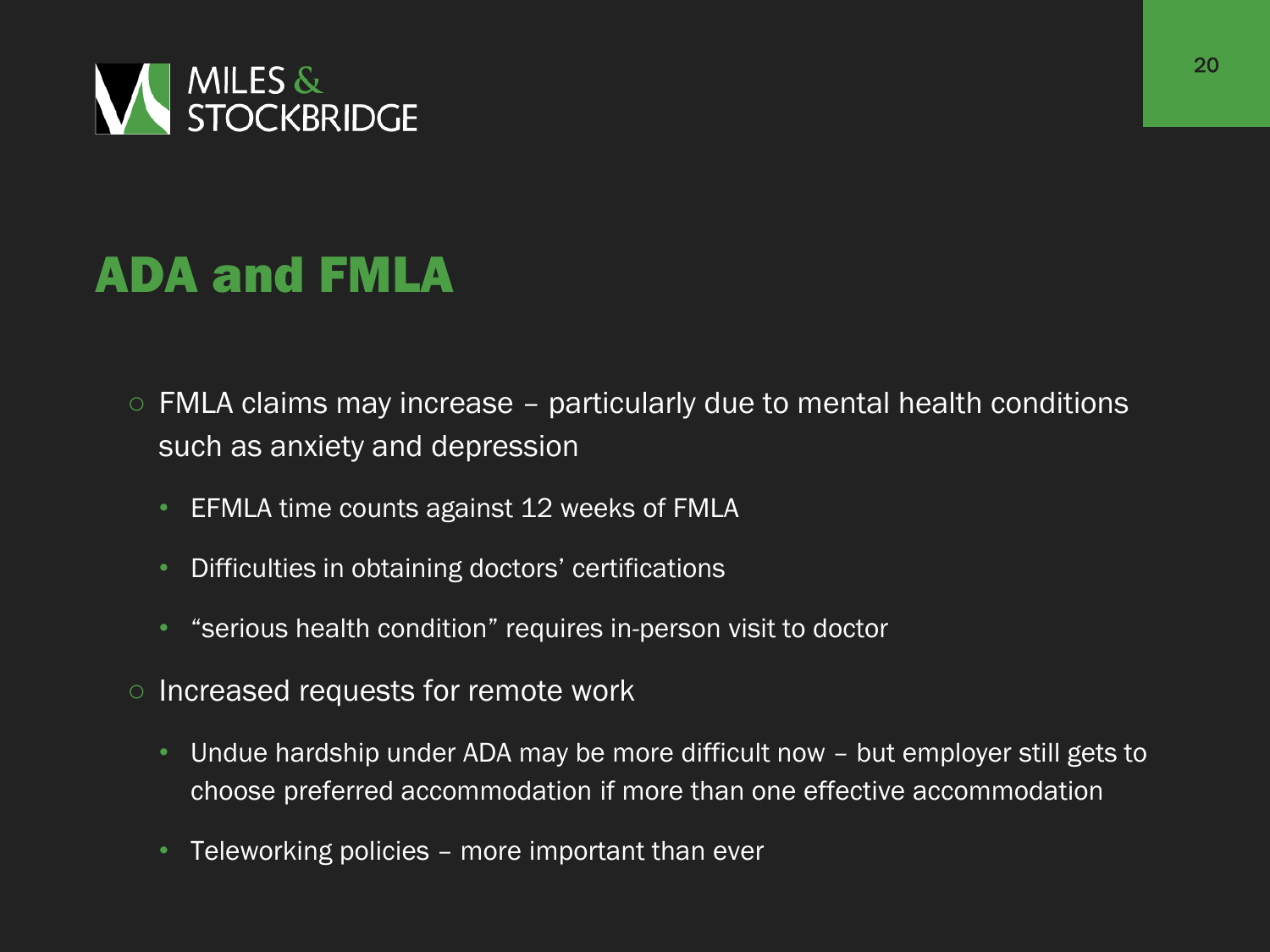

# Discrimination Claims

#### ADA

- Is COVID-19 a disability?
- Improper medical inquiries
- Regarded as Disabled improper assumptions
- Failure to Reasonably Accommodate

Age Discrimination

○ Workers over 60/65 at increased risk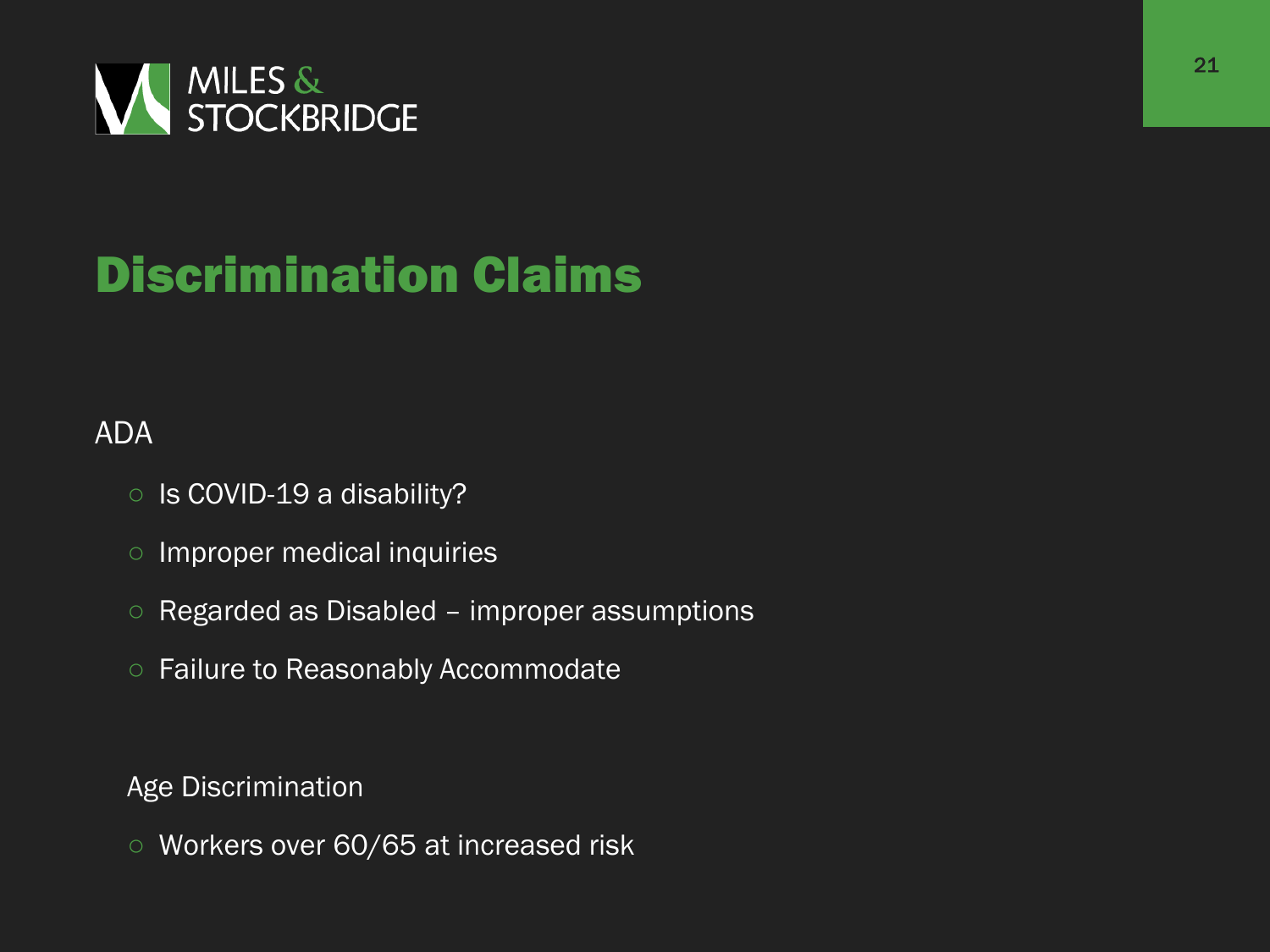

### Recall Issues

Unemployment reporting

- Employees who were terminated new hire reporting
- Employee who refuses recall report to state unemployment.

**Process** 

- Handbook policy
- CBA
- Objective business-related criteria beware discrimination/retaliation risks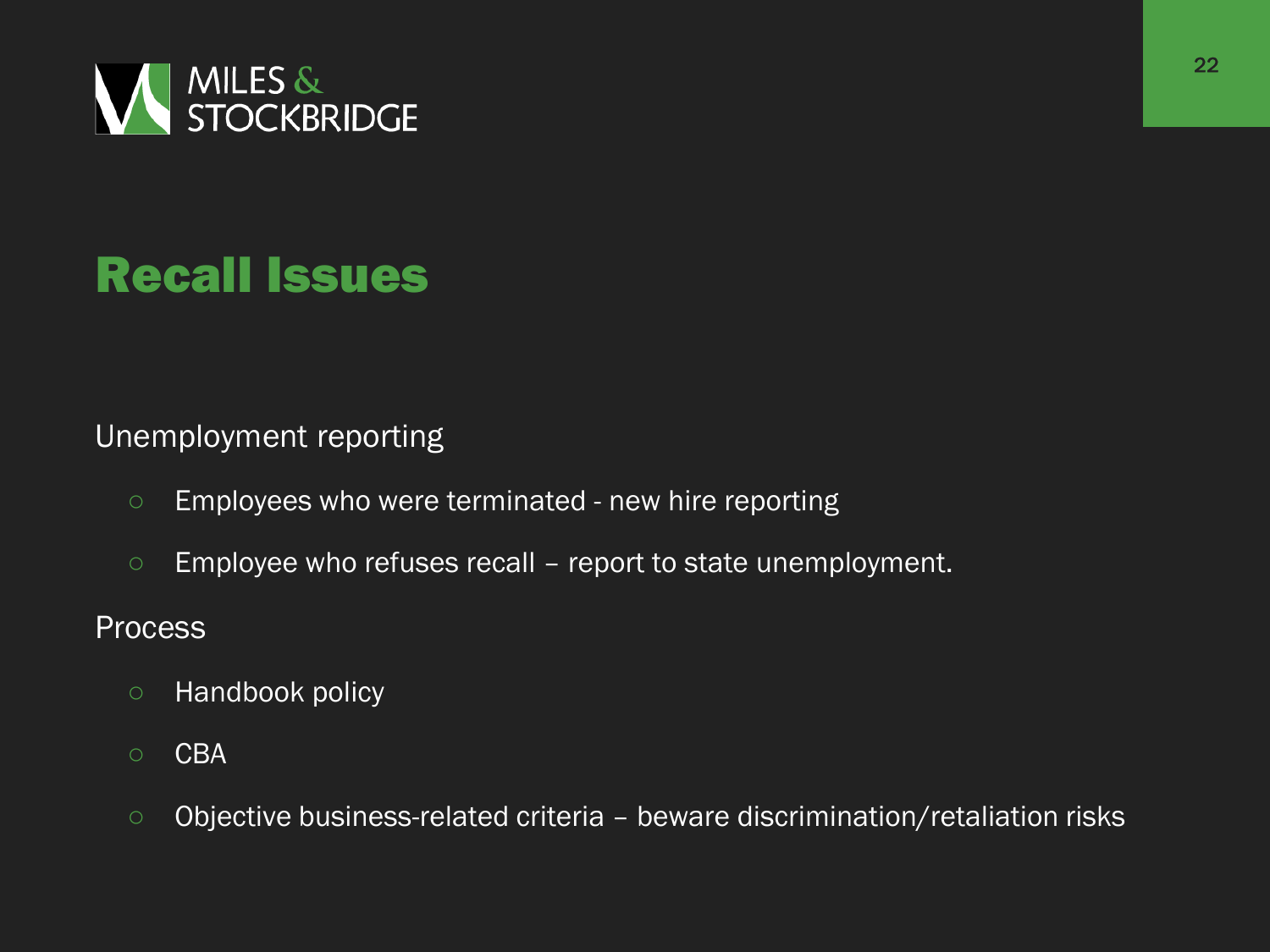

#### Potential Ongoing Employee Concerns – Fears

Employees may be concerned about working in the office.

Employers will need to determine the reason for the hesitancy:

- Underlying medical issue of employee may need to engage in interactive process to determine if reasonable accommodation is required.
- Concern about becoming ill and infecting a family member with whom employee resides who has an underlying condition
	- Not covered by regular FMLA
	- But may be entitled to FFCRA Emergency Paid Sick Leave up to 80 hours of paid sick leave if family member has been advised to self-quarantine because of the underlying condition.
- Generalized fear of getting sick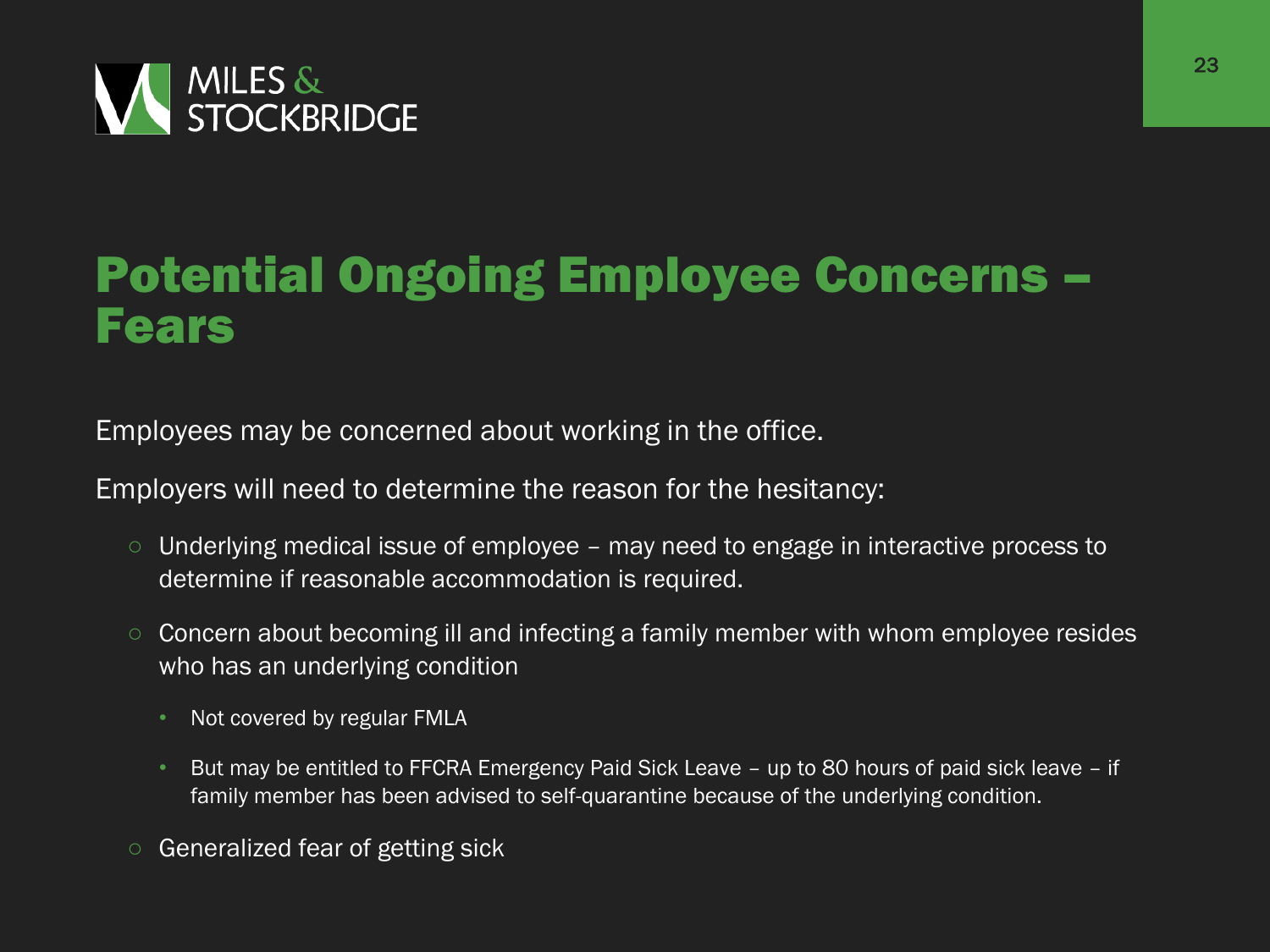

#### Practical Takeaways

- Even if you're not currently operating in person begin planning NOW for eventual return to office.
- Consider what your workplace will physically look like and how you will acquire any new equipment or furniture.
- Determine what PPE you will provide employees and how to obtain it.
- Consider providing additional training to employees on social distancing, PPE, non-discrimination and expectations around reporting of health issues.
- Be alert to new guidance or publications issued by federal, state and local authorities on rules for return to work.
- $\circ$  When in doubt call your counsel! These are complicated and everchanging issues!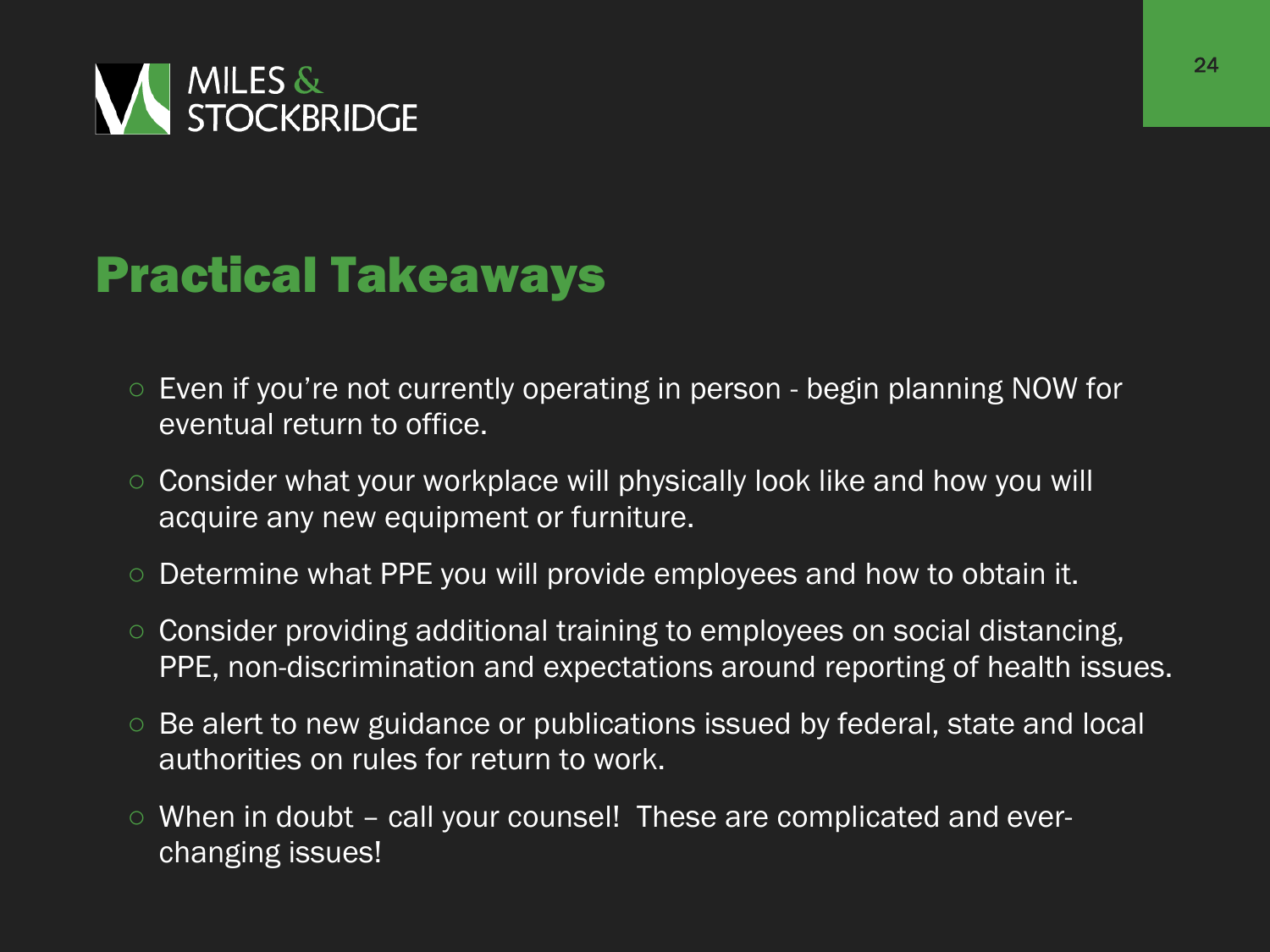

# Questions?



Stephanie K. Baron sbaron@milesstockbridge.com 410 385-3463



Kirsten M. Eriksson keriksson@milesstockbridge.com 410 385-3583



Suzzanne W. Decker sdecker@milesstockbridge.com 410 385-3417



Veronica Jackson vjackson@milesstockbridge.com 410 385-3499